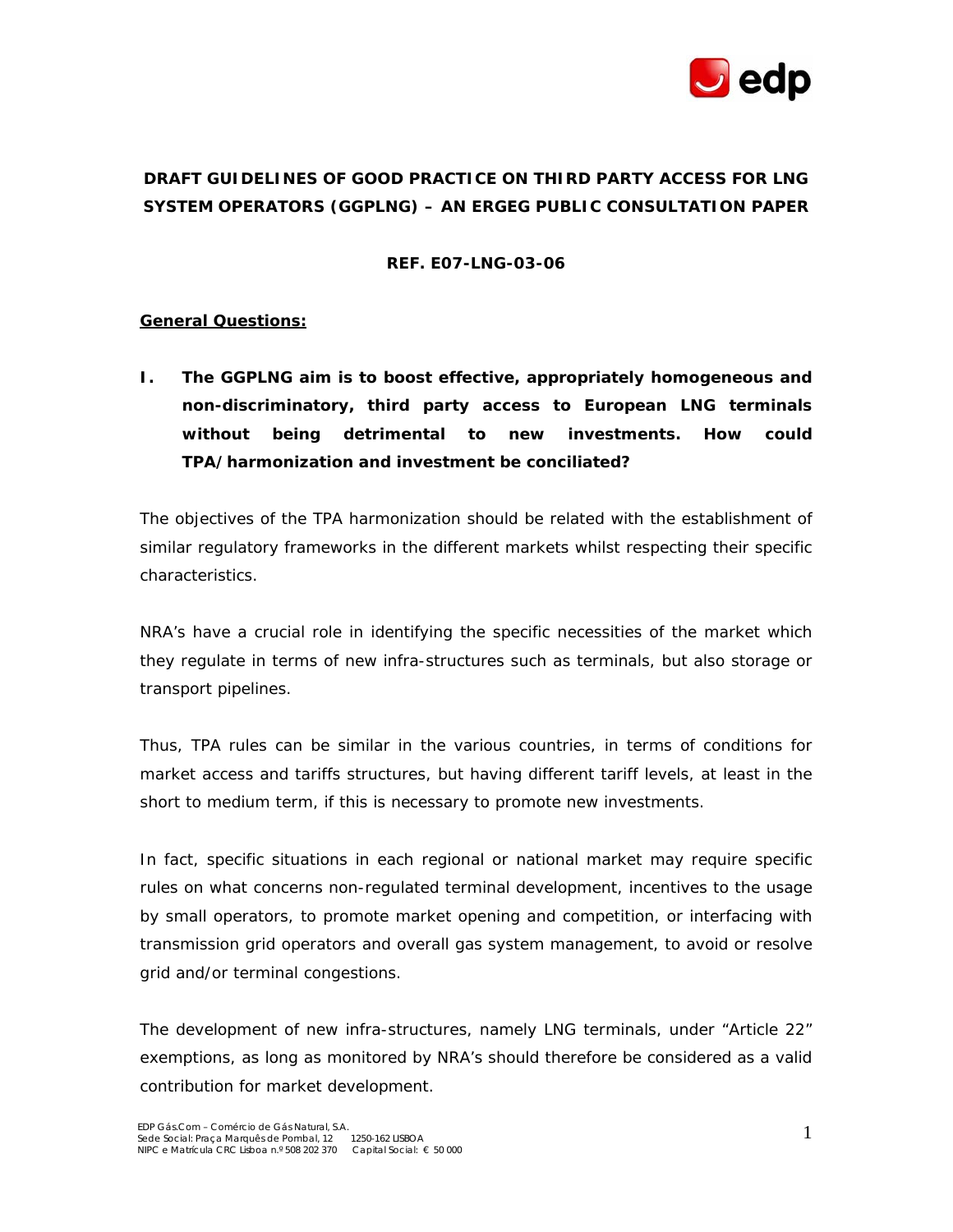

**II. The GGPLNG aims at facilitating harmonization of services, procedures, conditions… in order to foster interoperability and facilitate access to regulated LNG facilities. To what extent is harmonization of regulated access procedures convenient / possible? Which areas should be harmonized (i.e. transparency, network code procedures, balancing rules, etc.)? Is the current degree of detail and prescriptiveness of the GGPLNG considered adequate? Is the need for common EU-wide requirements adequately balanced against the need for flexible rules?** 

From the point of view of LNG facilities users, harmonization of regulated access procedures, when possible, is convenient and may promote the integration between the different regional markets since it simplifies and facilitates the access to different markets.

When possible, areas that should be harmonized could be the balancing rules, some network code procedures, such as contracting procedures and nominations rules, and schedules for publication of relevant information, including available capacity.

**III. Considering the voluntary character of the GGPLNG it would be interesting to know what transitional effects you think the GGPLNG implementation could cause, and what could the implementation cost be in your particular case. Are you going to get benefits (commercial, decrease of management costs, etc.) with the GGPLNG application?** 

In the particular case of the Iberian Peninsula, strongly dependent on LNG supplies - 67% of total supplies in 2006 - currently there are two quite different realities:

- The Spanish market, where rules for access to LNG terminals are very tight and foresee the application of heavy penalties, forcing terminal users to incur in daily transactions in the secondary market;
- The Portuguese market where market opening started on 2007, only for power plants, and since January 2008 for major clients with consumptions higher than 1 million m3 per year.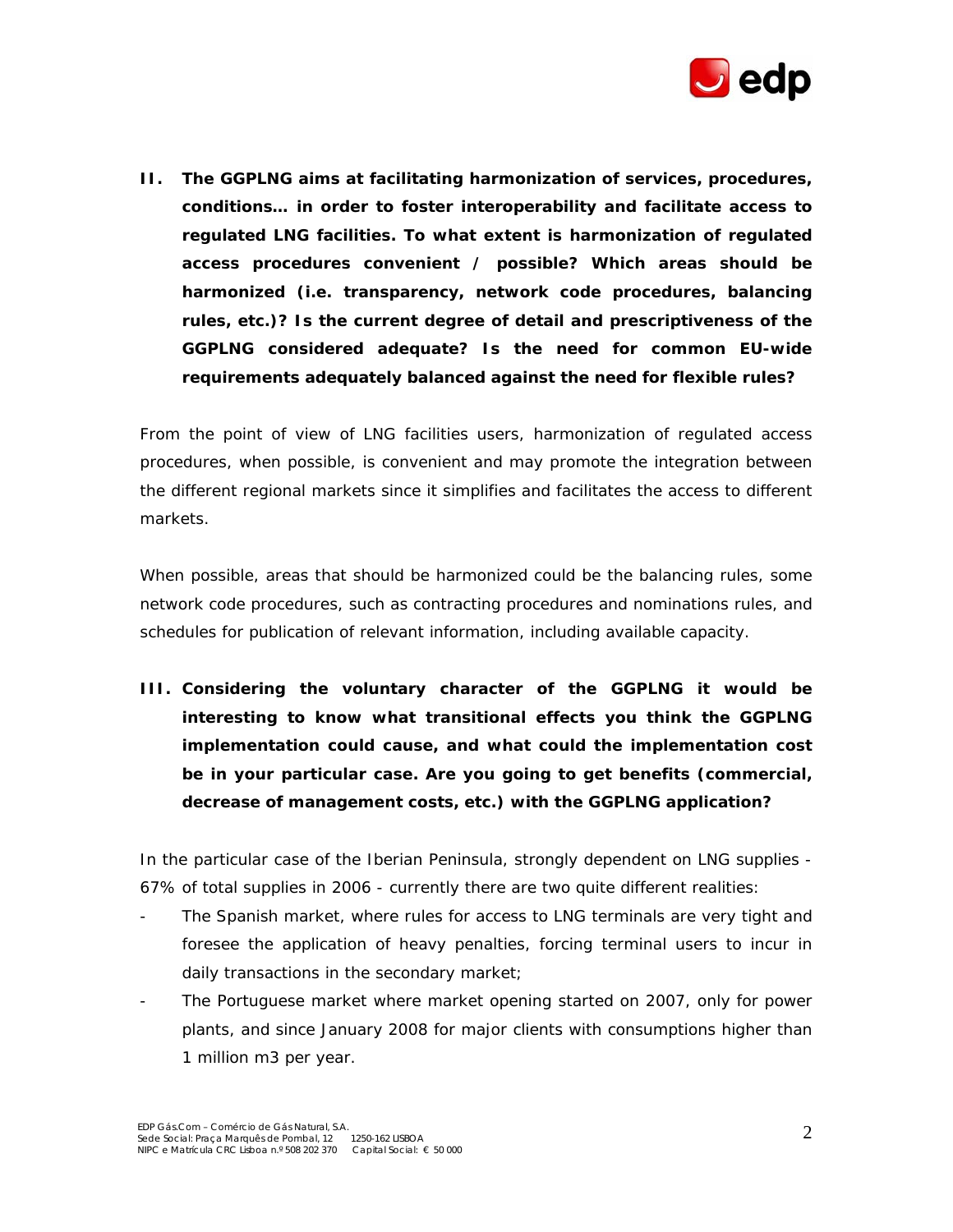

 Although access tariffs to the LNG terminal and general contractual access conditions have already been published there is still a large number of documents, namely the rules for the calculation of the terminal's capacity and respective allocation between users, that are still under a "consultation to the users" phase. Nevertheless, according to the major guidelines established in the regulation already published, there will be no firm capacity booking/contracting.

As a result, in the recent public consultation regarding the development of the Iberian Gas Market (MIBGAS) promoted by the two involved NRA's, a comment made by the generality of all relevant market agents, was the necessity of harmonization of access rules to the infra-structures, including LNG terminals.

In this sense, we think that the GGPLNG could be of good use, since they can be considered as a reference for the harmonization of access rules to LNG terminals in both countries.

**IV. The GGPLNG do not apply to terminals exempted under Article 22 of Directive 2003/55/EC. In your view, could there be any value for regulators to use some recommendations in the GGPLNG as an input when adopting individual exemption decisions (for example, as approval requirements when granting a conditional exemption). If yes, explain why and with regard to which aspects of the GGPLNG (e.g., services definition, transparency obligations etc.)?** 

The exemption under Article 22 of Directive 2003/55/EC of the application of TPA rules to new infra-structures, namely LNG terminals, must already comply with a group of specifications established in that same Directive. Moreover, if it is true that TPA rules may be necessary for the opening of the markets and introduction of competition, it should not be neglected that the exemption mechanisms are also a way to encourage market stakeholders, who are not in a dominant position, to invest in the development of new infra-structures to boost that competition.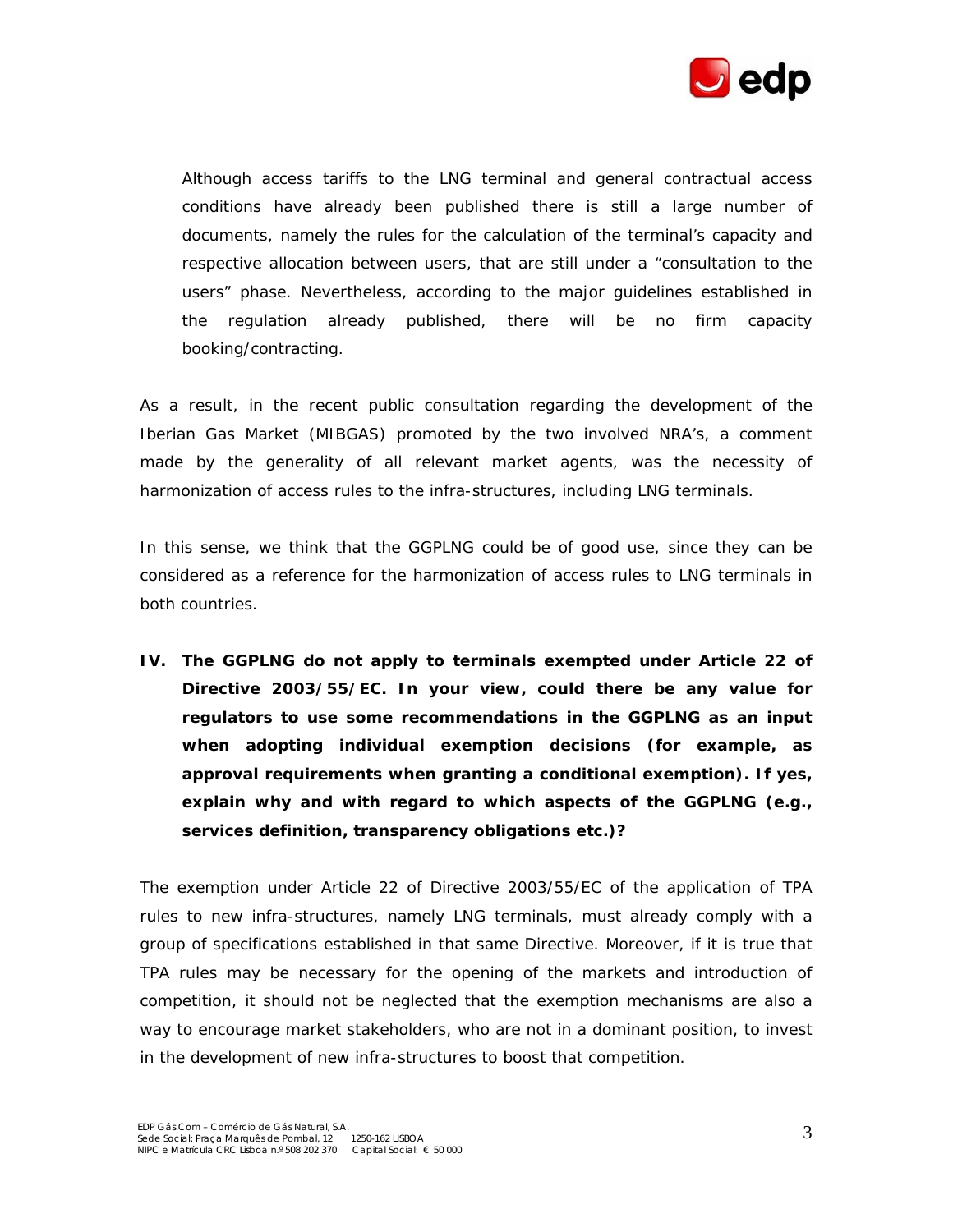

Thus, the use of some recommendations in the GGPLNG for the evaluation of exemption applications by the regulators may be positive, to ensure that all decisions are taken under a common set of guidelines, but should not result in the addition of complexity and of other vectors of evaluation to the ones already established in Directive 2003/55/EC.

#### **Tariffs for access to the system:**

**Q V.** The GGPLNG establish that tariff structure should be reviewed on a regular basis but also that the "frequency of this periodical review should strike a balance between the effective reflectivity of the costs and the market need for tariff stability".

Moreover, we believe that tariff structure and respective revision depend on the characteristics of the specific natural gas market, namely, market size and maturity, degree of market opening, number of agents, incumbent's market share and market's dependency of LNG.

In this sense, we think that the GGPLNG should not fix a minimum and/or maximum frequency for tariffs structure review. Regarding the appropriate frequency for the revisions, regulatory periods of 3 to 4 years should be adequate to permit the balance between stability and effective cost integration.

One may also note that in regional systems heavily dependent on LNG for its supply, as it is the case in the Iberian Peninsula, with seven LNG terminals, tariffs may also be designed to create incentives to a more balanced repartition of imports between the several terminals, as to eliminate the effect of distance to major sources and congestion in terminals nearer to said major sources.

Finally, in our opinion all tariffs structure revision processes should be well-known, transparent, easy and predictable in order to achieve a regulatory stability and that all users undertake their business decisions under a coherent framework.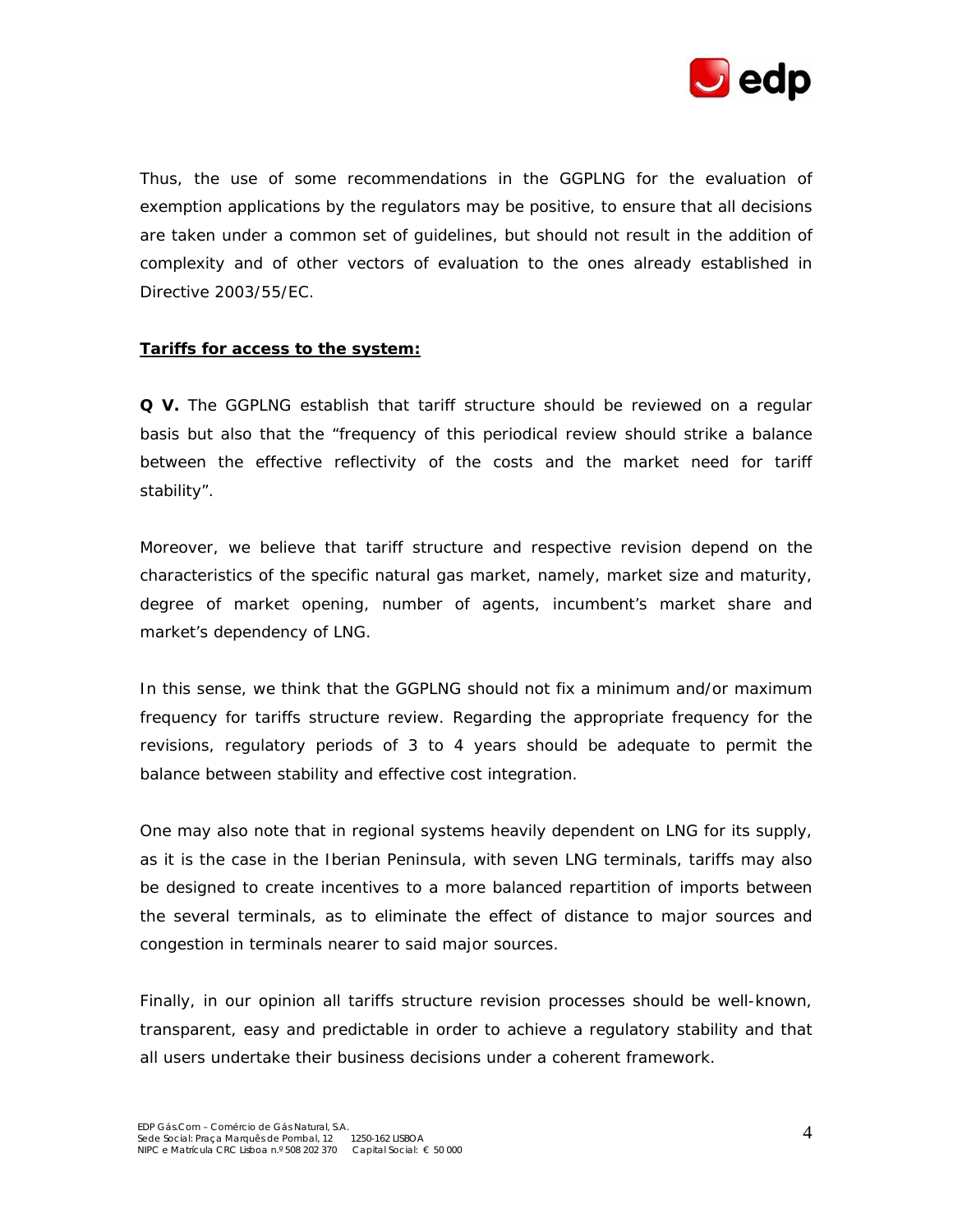

# **TPA services:**

**Q VI.** As ERGEG proposed in the document, offering not bundled and interruptible services in addition to bundled and firm services may have benefits in terms of increasing the liquidity of the capacity market. Furthermore, this type of services can help facility users in their activity management.

In our opinion the objective should be to reach a balance between the services offered in an integrated and an unbundled way, increasing the flexibility available to users for the management of their activity and also improving the efficiency of the use of the facilities.

**Q VII**. The LNG facilities's technical constraints have to be taken into account when services are defined. Related with that, it is very important to establish a clear and adequate method to calculate the capacity of each facility and to insure that this information is available for all users.

**Q VIII.** Further guidance with regard to a balance between long and short term services at LNG facilities should be provided by NRA's according to the specific characteristics of the different markets (number of agents, number of facilities, surplus/deficit of capacity, etc).

For example, in the Spanish Gas System the TPA rules establish that facilities operators have to reserve a 25 per cent of the capacity for short term contracts (duration shorter than 2 years).

**Q. IX.** GGPLNG should set the necessity of establishment of standardised contracts whenever possible, without specifying the terms of the said contracts nor the services for which they should be available. These further specifications should be a responsibility of NRA's.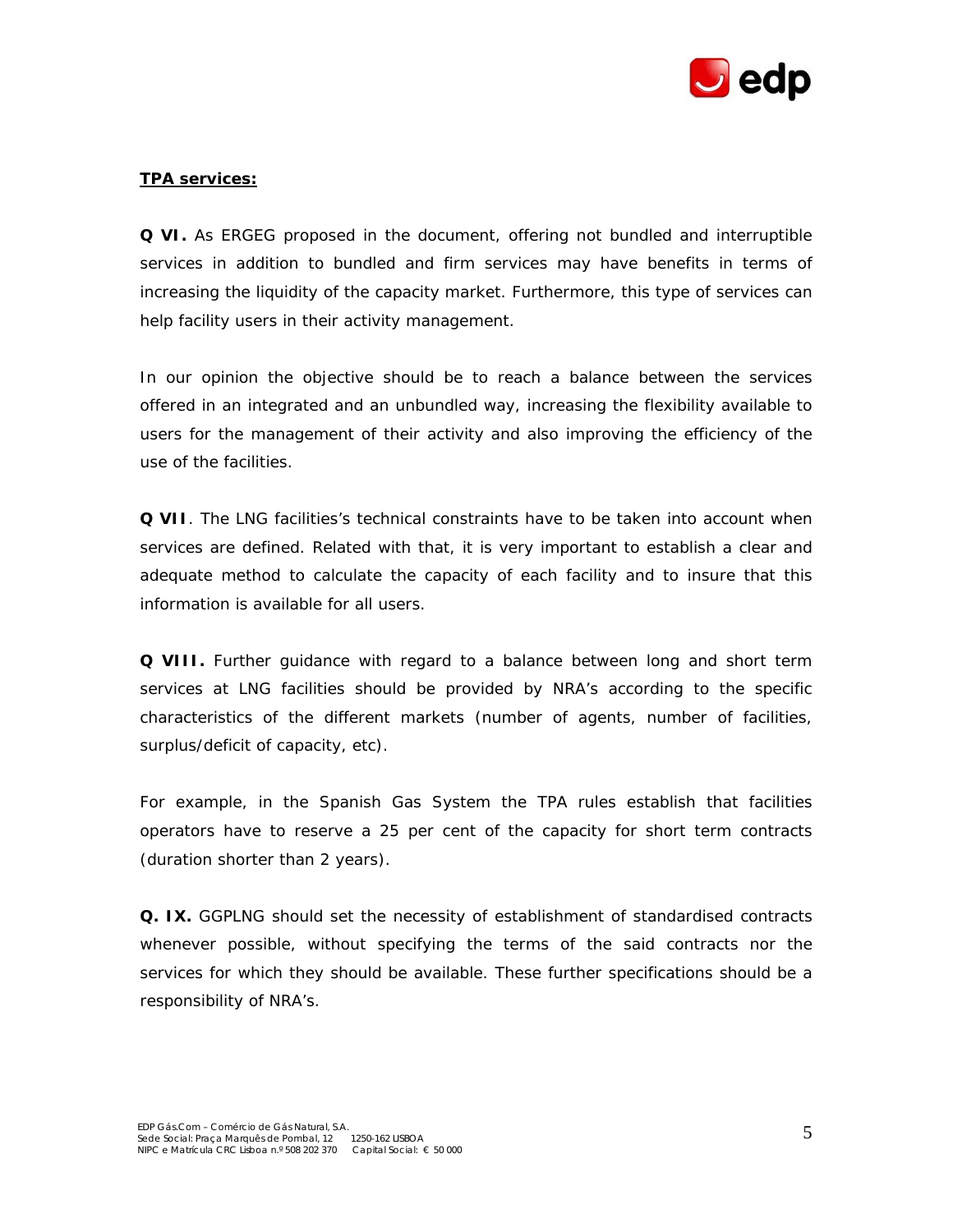

**Q X.** Issues that are not directly affected by the terminals specific characteristics, namely dates for capacity publication and booking, nomination rules, balancing mechanisms, etc.

**Q XI.** Referring to the electronic communication tools, we think, as the document also points out, that it would be the most suitable mean to exchange information. Currently, in the Spanish gas system there is a platform called SL-ATR which is used to exchange information between the LSO´s and the users. Agents who participate in this platform have a digital certificate to verify their identity.

Regarding the ways of communication, in our opinion, electronic communications should be the method of choice for exchanging information but contingency protocols for situations when that communication is not possible, establishing alternative ways to communicate (for example, e-mail) should also be established.

**Q XII.** In order to get an adequate framework for all agents to participate in the gas sector, and with the objective to get a competitive market it should be established a good, easy, clear and transparent communication system. Obviously, the cost factor has to be considerered but always linked with the benefits derivate from the use of good communication tools. This system could be based in the platforms currently in place in the European gas market.

**Q. XIII.** Harmonisation of scheduling procedures between terminals is desirable once it simplifies the access to different infra-structures, promoting the integration between the various markets.

#### **Capacity allocation and congestion management:**

**Q XIV.** Referring to non discriminatory allocation rules for primary and secondary capacity, the solutions foreseen in the GGPLNG seem to be sufficiently broad.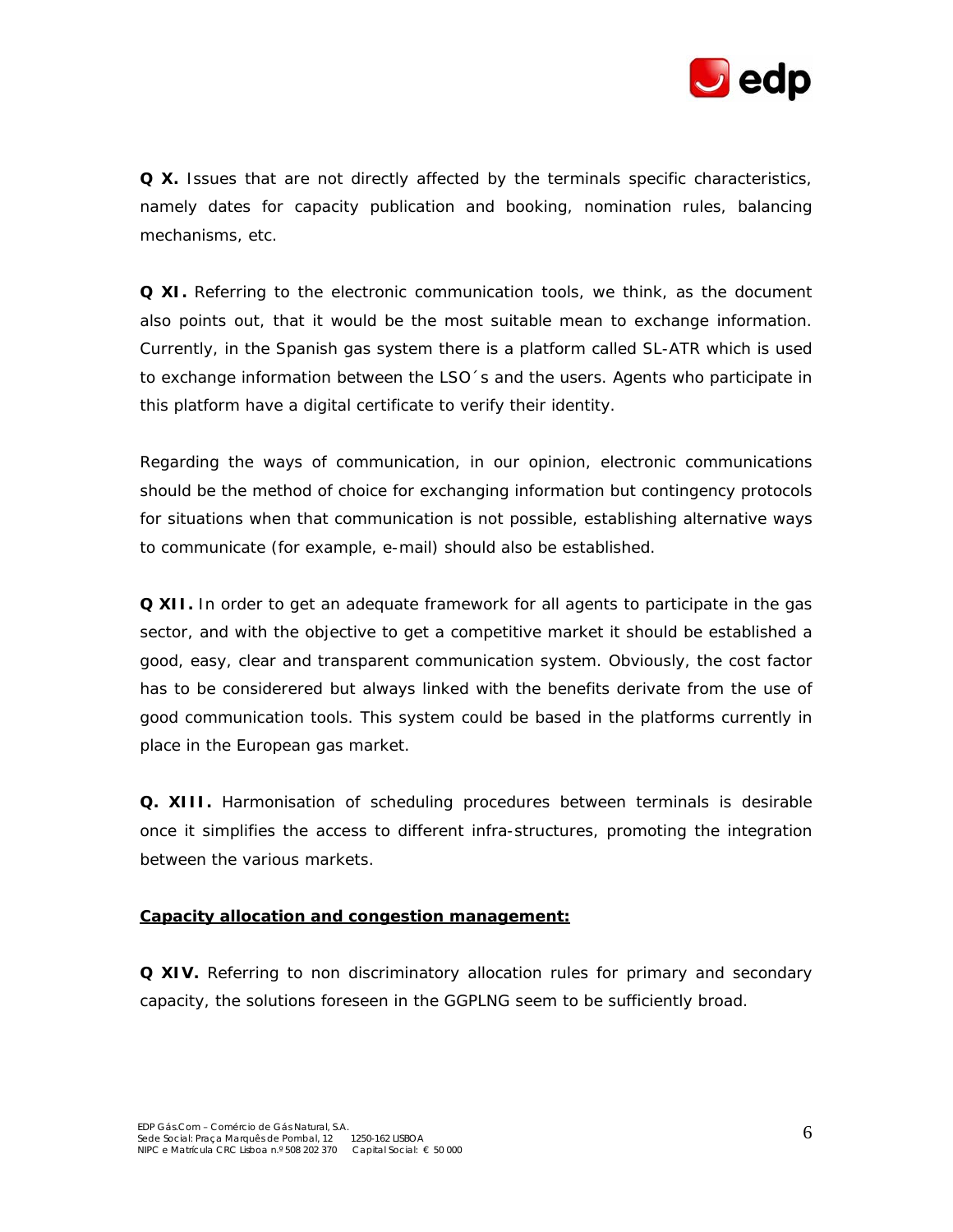

As ERGEG mentions in the GGPLNG, there are different alternative mechanisms to allocate capacity. But in the process of deciding which of them is better in our opinion firstly the capacity of facilities should be allocated in consonance with the market share of the users, always ensuring capacity for new participants. If the capacity of a facility is only allocated using market based solutions, big agents could hoard all capacity, creating a discriminatory situation for small agents.

On the other hand, further specification may result in incompatibility with the specificities of the various regional markets. For example, in Portugal the framework legislation establishes that the take or pay contracts entered into by the incumbent prior to its publication (in 2006) should have access guaranteed to the LNG terminal in Sines.

Referring to congestion management, the development of a secondary capacity market may be complemented with the implementation of capacity auction schemes or the possibility of contracting interruptible capacity, to optimize the utilization of the terminals capacity.

The development of capacity auction schemes, already foreseen in the Portuguese legislation and regulation on market opening and organization, should nevertheless ensure that the congestion situations that lead to the auction are real and not a result of poor nominations/reservations and that the auction revenues are applied in the resolution of the congestion problems.

The GGPLNG should refer to all possible measures available to manage congestions.

**Q XV.** The decision on whether a capacity holder is considered as no longer able to use the capacity should belong to the "Technical System Manager" upon consultation with the specific capacity holder. Furthermore, it would be convenient that these cases are reported to the NRAs, once they are the supervision agents of the gas systems.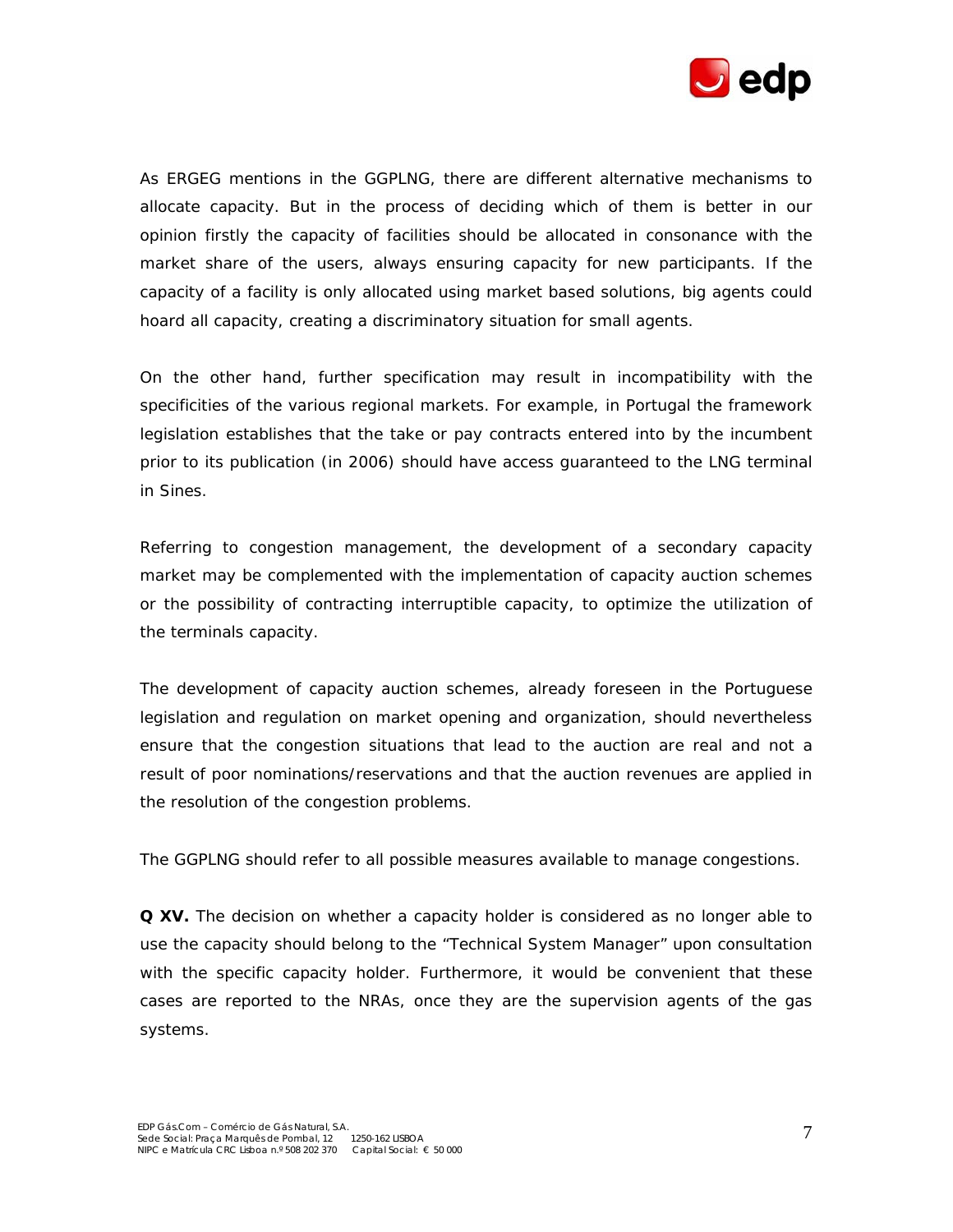

**Q XVI.** Circumstances under which it would be appropriate to give priority to the allocation of standard bundled LNG services could be, for instance, the case where the bundled services are designed to promote market opening and to facilitate the access of new/small operators to the LNG terminal

The bundled services, in markets strongly dependent on LNG imports or in markets where liberalization is just starting could be designed to provide newcomers with competitive ways to enter the market.

In other cases, if a system has deficit of capacity, it would be better to give priority to bundled services too because it would increase the efficiency of the system through the use of more services provider by the plants.

In spite of that, it is very important that this circumstance or possible priority should be known in advanced by participants, with enough time to take decisions with all information available and in a stable/predictable framework.

**Q XVII.** By ensuring that primary capacity holders who follow all the booking/nomination procedures and that have supply contracts that justify the maintenance of the contracted capacity, can keep it, releasing it to the market on a temporary basis as interruptible capacity whenever their supply contracts do not justify its use.

With the purpose of promoting the secondary market, in our point of view it would be necessary to give incentives to primary capacity holder's to participate in the secondary market.

**Q XVIII**. Article 2.4 of Regulation 1775/2005 defines "unused capacity" as "firm capacity which a network user has acquired under a transportation contract but which that user has not nominated by the deadline specified in the contract".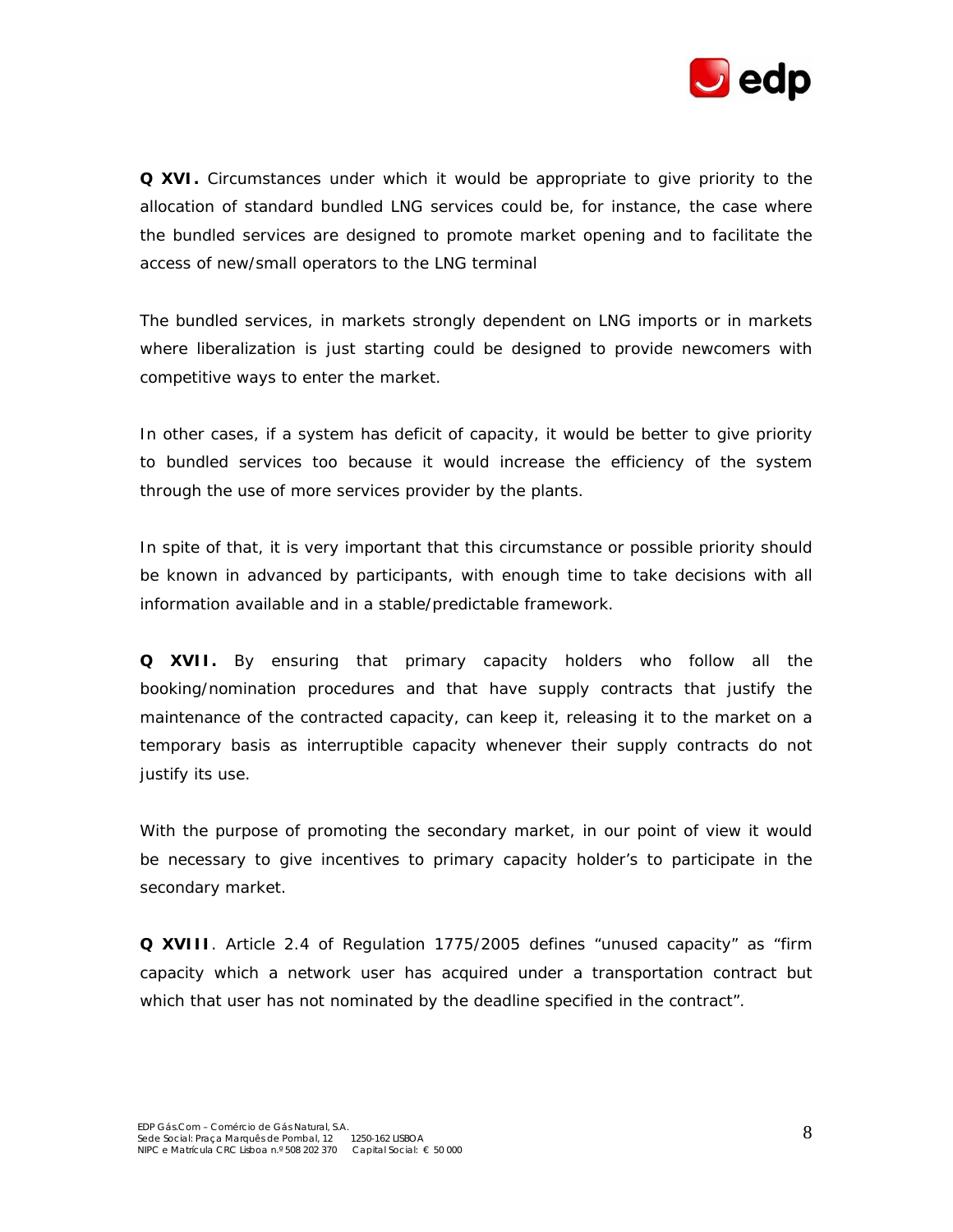

This definition is not compatible with the present natural gas markets reality, specially the ones where the weight of natural gas consumed by combined cycle power plants is very significant, like the cases of both the Portuguese and the Spanish markets.

In fact, the volatility of the combined cycle power plants production diagrams combined with the high consumptions they can reach, lead to necessity of contracting significant volumes in terms of capacity, that are used in an irregular basis.

Therefore, the decision on whether the capacity booked by a certain agent is unused or not, should be evaluated on a case by case basis.

**Q XIX.** Being guidelines, the general principles established in the document should be sufficient and should be complemented under the national specific set of regulations for the various markets.

**Q XX.** Referring to the provisions on deadline/notice periods regarding unused capacity, the rules established in the GGPLNG seem to be adequate, once they already foresee that more detailed provisions should be established by NRA's after consultation with market stakeholders.

NRA's should define the deadline or notice period after consultation with the various stakeholders.

**Q XXI.** In Order to reach an European single gas market, we considerer that a minimum level of harmonization is needed, setting guidance principles for the identification of unused capacity. In this way, the principles established in the GGPLNG for the release of underutilized capacity seem adequate and sufficient to be presented as general rules. Apart from that, and taking into account the specific characteristics of each national/regional market, more details (development of general principles) should be established by NRA's, but always with the objective of promoting competition and efficiency in the markets.